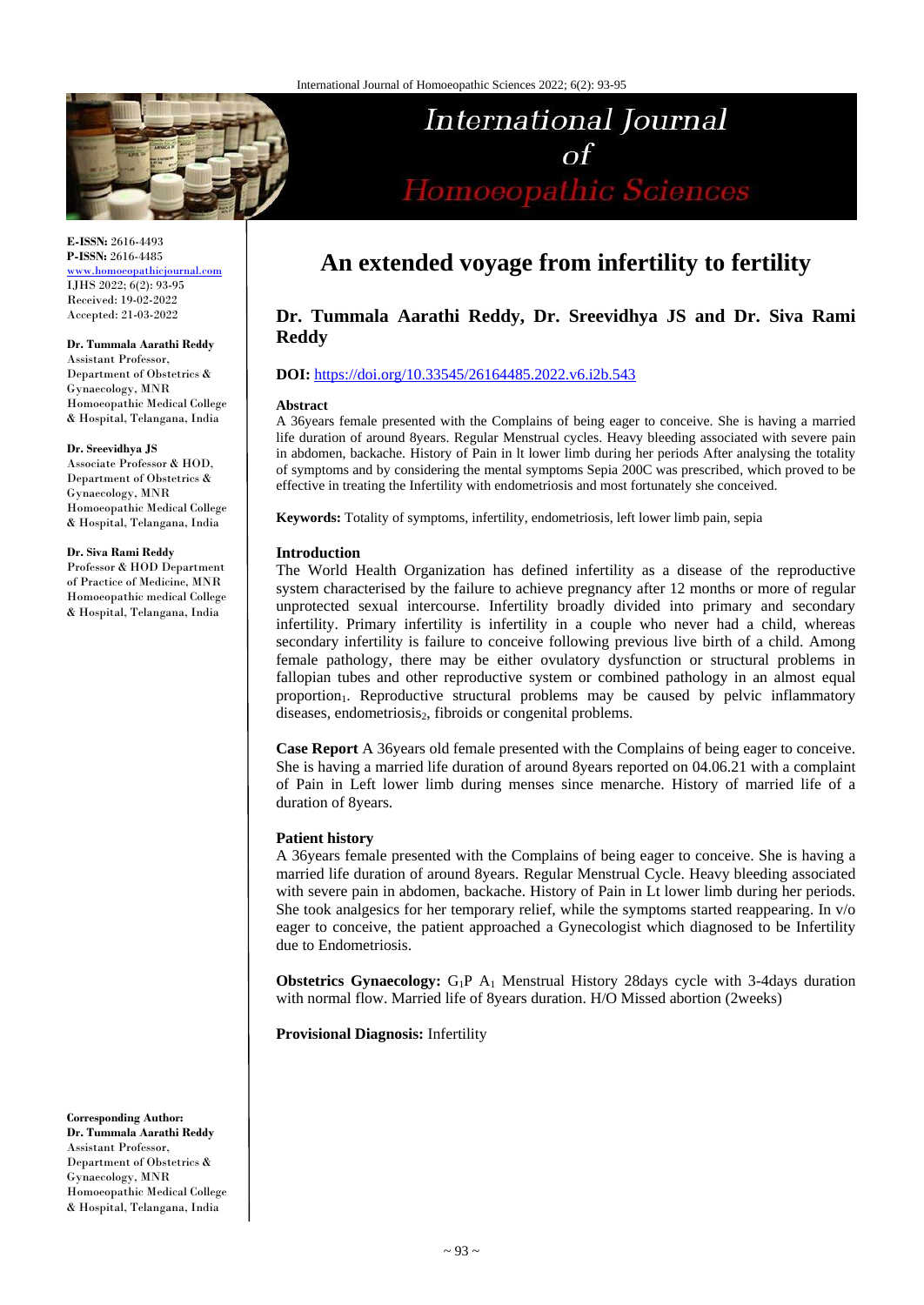#### Analysis and Evaluation of Symptoms

| S. No | Category                 | <b>Symptoms</b>                                                                                            | <b>Common/Uncommon Intensity</b> |          |
|-------|--------------------------|------------------------------------------------------------------------------------------------------------|----------------------------------|----------|
|       | <b>Mental Generals</b>   | Weeping-causeless                                                                                          | Uncommon                         | $^{++}$  |
|       | <b>Mental Generals</b>   | Weeping-ameliorating condition                                                                             | Common                           | $++$     |
|       | <b>Mental Generals</b>   | Concentration difficulty                                                                                   | Uncommon                         | $^{++}$  |
|       | <b>Mental Generals</b>   | Fear Thunderstorm                                                                                          | Uncommon                         | $++$     |
|       | <b>Mental Generals</b>   | Sensitive to slight noise                                                                                  | Uncommon                         | $++$     |
| 6     | <b>Physical Generals</b> | Heat flushes of                                                                                            | Common                           | $\,$     |
|       | <b>Physical Generals</b> | Desires spicy food                                                                                         | Uncommon                         | $++$     |
| 8     | <b>Physical Generals</b> | <b>Sleep Restless</b>                                                                                      | Common                           |          |
| -9    |                          | Physical Particulars Pain in Left Thigh During Menses <slight exertion="">pressure, drawing limbs</slight> | Uncommon                         | $^{+++}$ |

# **Totality of Case**

- 1. Weeps without any reason
- 2. Feels better by crying
- 3. Difficulty in thinking and concentration
- 4. Fear of thunderstorm
- 5. Sensitive to slight noises
- 6. Hot flushes all over the body.
- 7. Desires for spicy food
- 8. Pain in Left thigh during menses
- 9. Pain during intercourse
- 10. Decreased sexual desire
- 11. Agg by Slight exertion, Amm by pressure and drawing of limbs.

12. Decreased sleep.

# **Timeline**

Patient visited OPD on 4<sup>th</sup> June 2021.Medicine was prescribed on same day. Patient had regular follow ups. Medicine was repeated on 22<sup>nd</sup> June 2021.Placebo was given at 3rd, 4th & 5th visits.

#### **Therapeutic Intervention**

Case report was collected in an according manner and repertorisation as done by using Kents method Sepia 200 was selected. The patient was asked to report after 15days.

| vingtorna 34 Remedies 316 W Applied Filter                              |       |       |   |       |               |
|-------------------------------------------------------------------------|-------|-------|---|-------|---------------|
| <b>Fournesty Marine</b>                                                 | Lyo   |       |   |       |               |
| Totality / Symptom Covered                                              | 29/11 | 25/17 |   | 24/33 | <b>DAY 10</b> |
| <b>Blant   [Mind]Weeping.tearful</b><br>mood, etc.: Causeless: (20)     | π     |       |   |       |               |
| [Kent] [Mind]Weeping,tearful<br>mood, etc.: Causeless: Without knowin   |       | п     |   |       |               |
| [Kent ] [Mind]Concentration Difficult:<br>(162)                         | m     |       |   |       | 舎             |
| [Kent ] [Mind]Fear (see anxiety): (143)                                 | в     |       |   |       | 2             |
| [Kent ] [Mind]Sensitive, oversensitive<br>(see offended):Noise.to: (90) | 귴     | a     | n |       | 2             |
| [Kent] [Generalities]Heat flushes of<br>(117)                           | а     | 罫     | э |       |               |
| [Kent] [Generalities]Food:Spices  Agg <br>(1)                           |       |       |   |       |               |
| [Kent] [Extremities pain]Pain: (168)                                    | 13    |       | 2 | э     |               |
| [Kent] [Genitalia female]Pain: (28)                                     | 2     |       | 2 |       |               |
| [Kent] [Mind]Aversion Approached to<br>being: $(9)$                     | а     |       |   |       |               |
| [Kent ] [Generalities] Exertion<br>physical :Agg: (125)                 | 2     | в     | 또 |       | 2<br>ä        |
| [Kent] [Sleep]Restless: (215)                                           | ы     | 2     |   |       | Đ<br>з        |

#### Repertorisation<sub>3</sub> sheet

# **Justification of Remedy**

Profound melancholy, weeping without cause, difficulty in concentration, Fear of thunders, sensitive to noise, depressed mood, pain in Left lower limb, drawing type of pain < slight exertion, week memory, uterine disorders with menstrual irregularities, aversion to  $sex<sub>6</sub>$ , heat flushes. Sepia<sub>4</sub> is having more effectivity in treating the infertility

with endometriosis, The remedy was chosen according to the principles and practices of homoeopathy and given on the basis of constitutional totality after detailed case taking recording interpretation and evaluation of symptoms and when required repertorisation. Hence Sepia was chosen as the prescribing remedy.